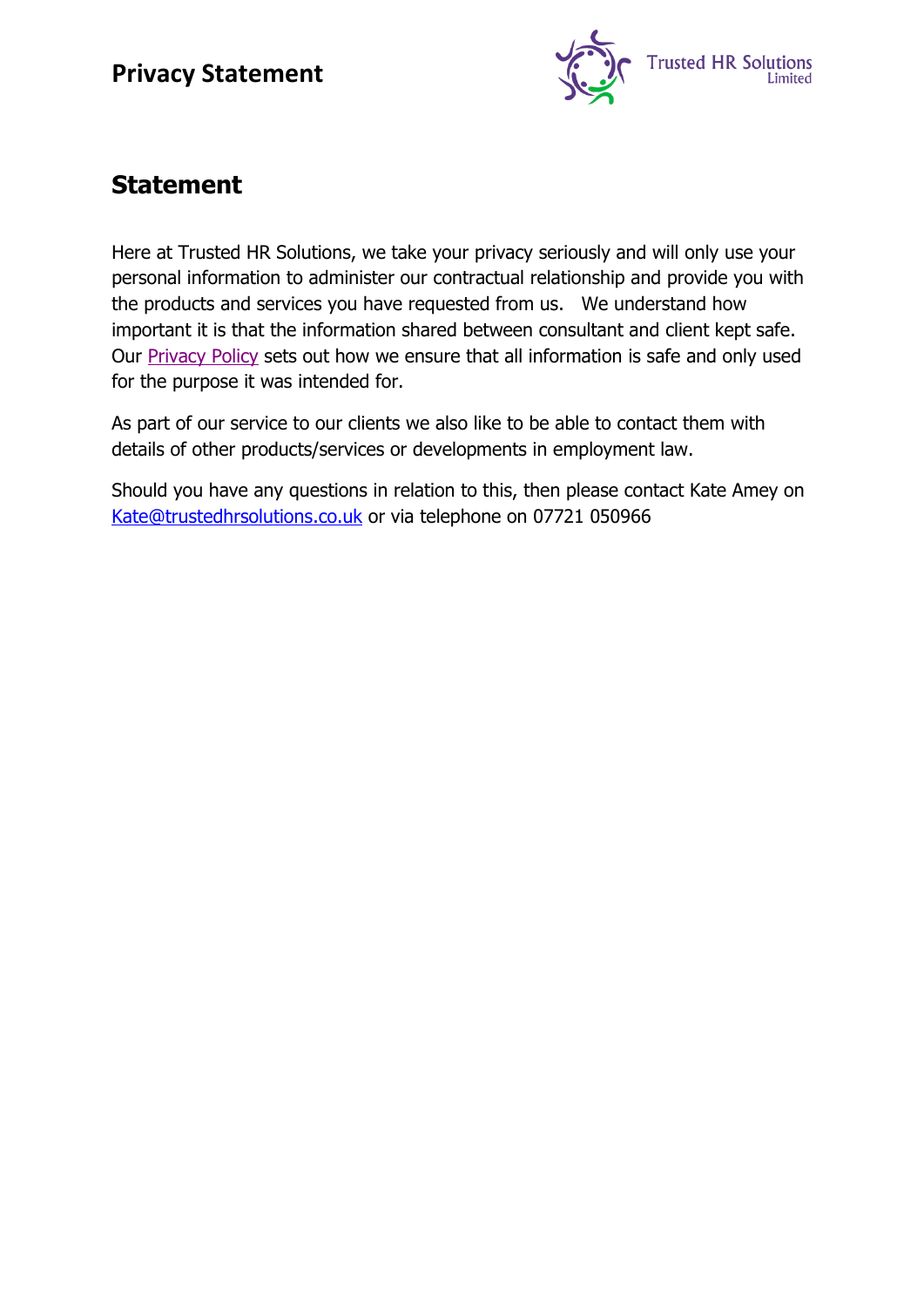

# <span id="page-1-0"></span>**Introduction**

Trusted HR Solutions Limited ("We") are committed to protecting and respecting your privacy. This policy sets out the basis on which any personal data we collect from you, or that you provide to us, will be processed by us. Please read the following carefully to understand our views and practices regarding your personal data and how we will treat it. The rules on processing of personal data are set out in the General Data Protection Regulation (the "GDPR").

### **1. Definitions**

**Data controller** - A controller determines the purposes and means of processing personal data.

**Data processor** - A processor is responsible for processing personal data on behalf of a controller.

**Data subject –** Natural person

### **Categories of data: Personal data and special categories of personal data**

**Personal data** - The GDPR applies to 'personal data' meaning any information relating to an identifiable person who can be directly or indirectly identified by reference to an identifier (as explained in Article 6 of GDPR). For example name, passport number, home address or private email address. Online identifiers include IP addresses and cookies.

**Special categories personal data -** The GDPR refers to sensitive personal data as 'special categories of personal data' (as explained in Article 9 of GDPR). The special categories specifically include genetic data, and biometric data where processed to uniquely identify an individual. Other examples include racial and ethnic origin, sexual orientation, health data, trade union membership, political opinions, religious or philosophical beliefs.

**Processing -** means any operation or set of operations which is performed on personal data or on sets of personal data, whether by automated means, such as collection, recording, organisation, structuring, storage, adaptation or alteration, retrieval, consultation, use, disclosure by transmission, dissemination or otherwise making available, alignment or combination, restriction, erasure or destruction.

**Third party** - means a natural or legal person, public authority, agency or body other than the data subject, controller, processor and persons who, under the direct authority of the controller or processor, are authorised to process personal data.

### **2. Who are we?**

Kate Amey is the data controller. Our contact details are: Trusted HR Solutions, 29 Broadmeadow Close, Totton. Telephone: 07721 050 966. For all data matters contact Kate on the details above.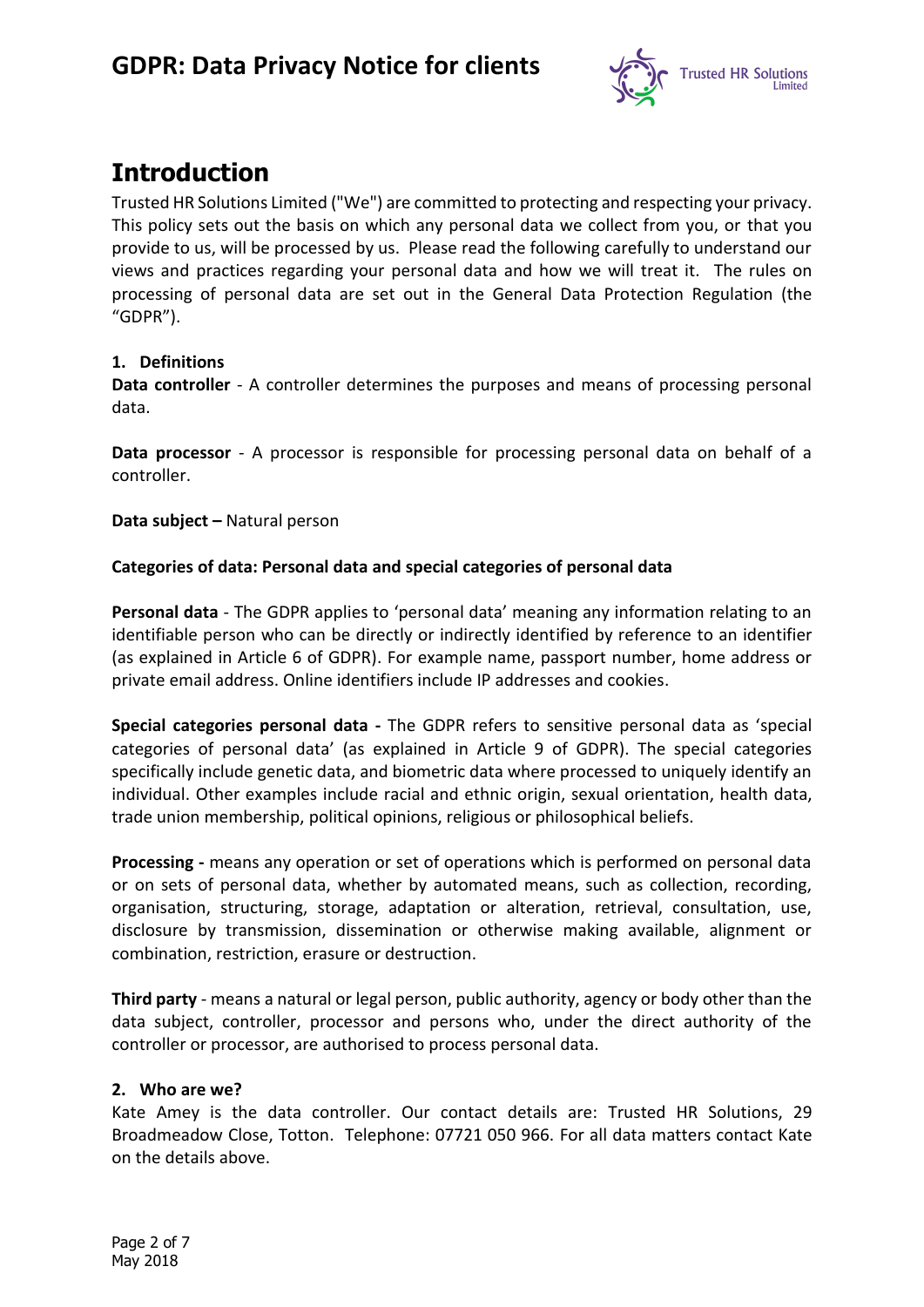

### **3. The purpose(s) of processing your personal data**

We use your personal data for the following purposes:

- To help you manage your employees
- To maintain our own accounts and records
- To inform you of news, events or activities
- To prepare and produce documentation for you to use within your company.

### **4. The categories of personal data concerned**

With reference to the categories of personal data described in the definitions section, it is likely as we act on your behalf that you will provide us with the following types of data for us to process:

Personal data:

- Name
- Address
- Telephone number(s)
- Email address(s)
- IP addresses
- CV & application forms
- Passport/ visa/ other documentation relating to your right to work in the UK
- Driving licence/ insurance where relevant to the role
- Photograph(s)/ video(s)
- Age
- Salary
- Next of kin (or another emergency contact)
- DBS (Disclosure & Barring Service) where relevant to the role
- CSCS/ other professional organisation details
- Bank details

Special categories of data are personal data that would be considered 'sensitive'. Under the GDPR, these include data relating to:

- Racial or ethnic origin (as may be collected for diversity monitoring)
- Political beliefs/ affiliation
- Religious or philosophical beliefs (including no belief)
- Data relating to health (GP/ medical reports/ fit notes/ occupational health)
- Trade Union membership
- Genetic/ biometric data (such as when used for ID purposes)
- Sexual orientation

### **5. Why and how we collect and use your personal data**

#### **a. Why**

In order to fulfil the contract, you will provide us information about individuals for legal and administrative purposes, and for the purposes of administering the contract between Trusted HR Solutions Limited and their clients.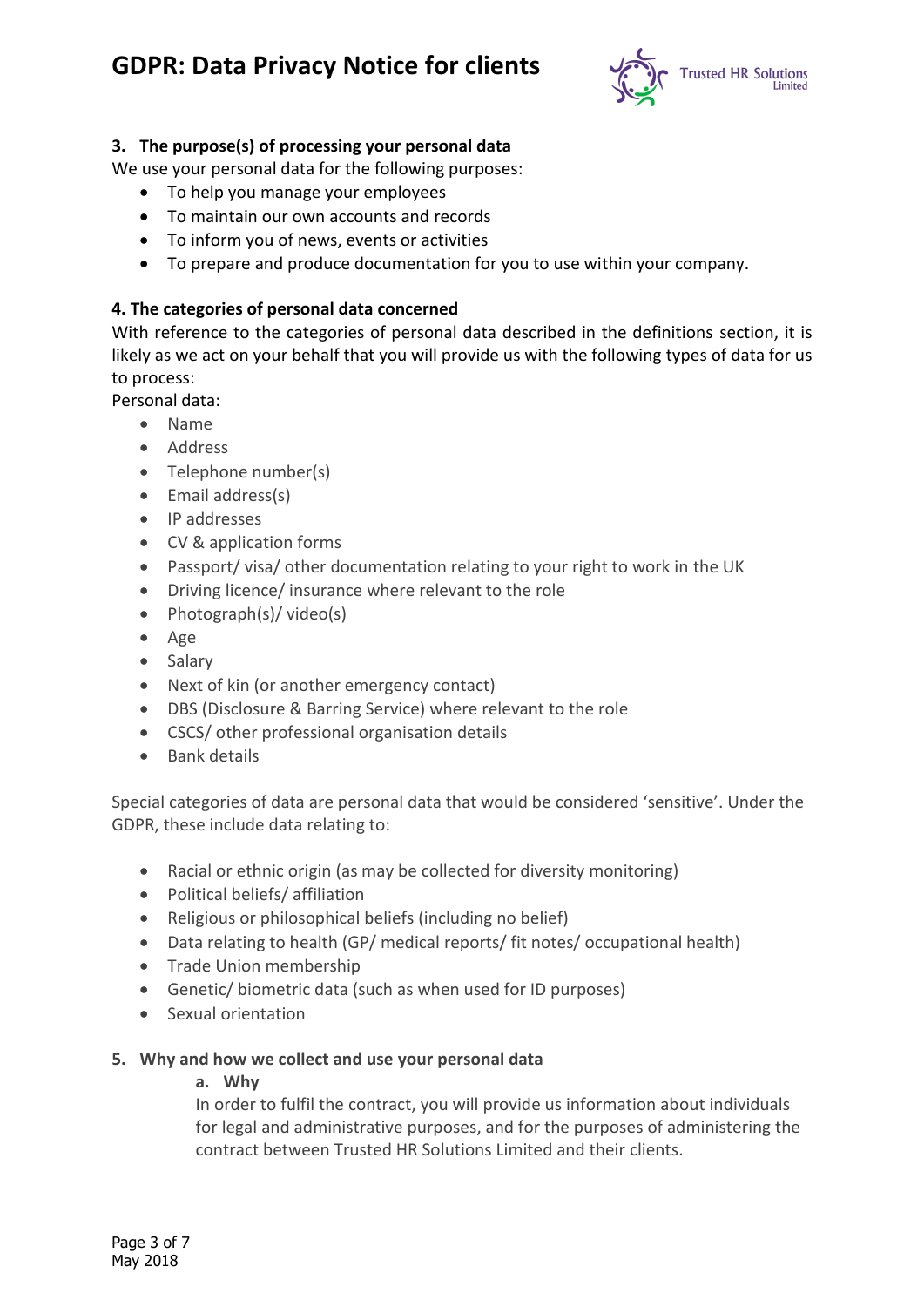

### **b. How**

Most of the personal data we hold will have been provided by you, the client. It may come from other external sources such as would be the case with an outsourced payroll company, when requesting a breakdown of salary payments, or supporting on employment tribunal when there would inevitably correspondence between ACAS and us as your HR Consultancy.

### **c. Type of information**

Typically, we may hold any information in connection to the services we provide you, such as information:

- collected during the selection and recruitment process (CV, interview notes, references, contact details etc);
- to evidence the right to work in the UK (copies of passport/ visa/ work permit etc);
- for the administration of payroll, pension and other statutory and nonstatutory benefits (bank details, age etc);
- in respect of performance, promotion, training, redeployment and/ or career development;
- relating to sickness (medical certificates and Fit Notes etc);
- to comply with statutory and other requests from public authorities (HMRC, HSE, law enforcement authorities etc);
- in relation to disciplinary and grievance matters;
- in the provision of employment references following a request from you or a prospective future employer;
- In relation to any other employment related matter which may have been asked to support on, e.g. Employment Tribunals

We do not use any form of automated decision making.

*The above list is not exhaustive and there may be other legitimate purposes for collecting and processing your personal data. If the Company wishes to use your data for a new purpose not covered within this Privacy Notice, where the law so requires, you will be notified of any additional proposed purposes and your further consent sought.*

## **d. Use of information**

Trusted HR Solutions Limited, may process an individual's general personal data if we have been given permission by you, our client. You would be responsible for ensuring that you held the relevant permission/authority to gather and process this data. In general, the relevant permission/authority would be:

- the Data Subject has provided consent to the Company holding the information;
- it is necessary for the performance of the employment contract or, for a prospective employee, to enter into the employment contract;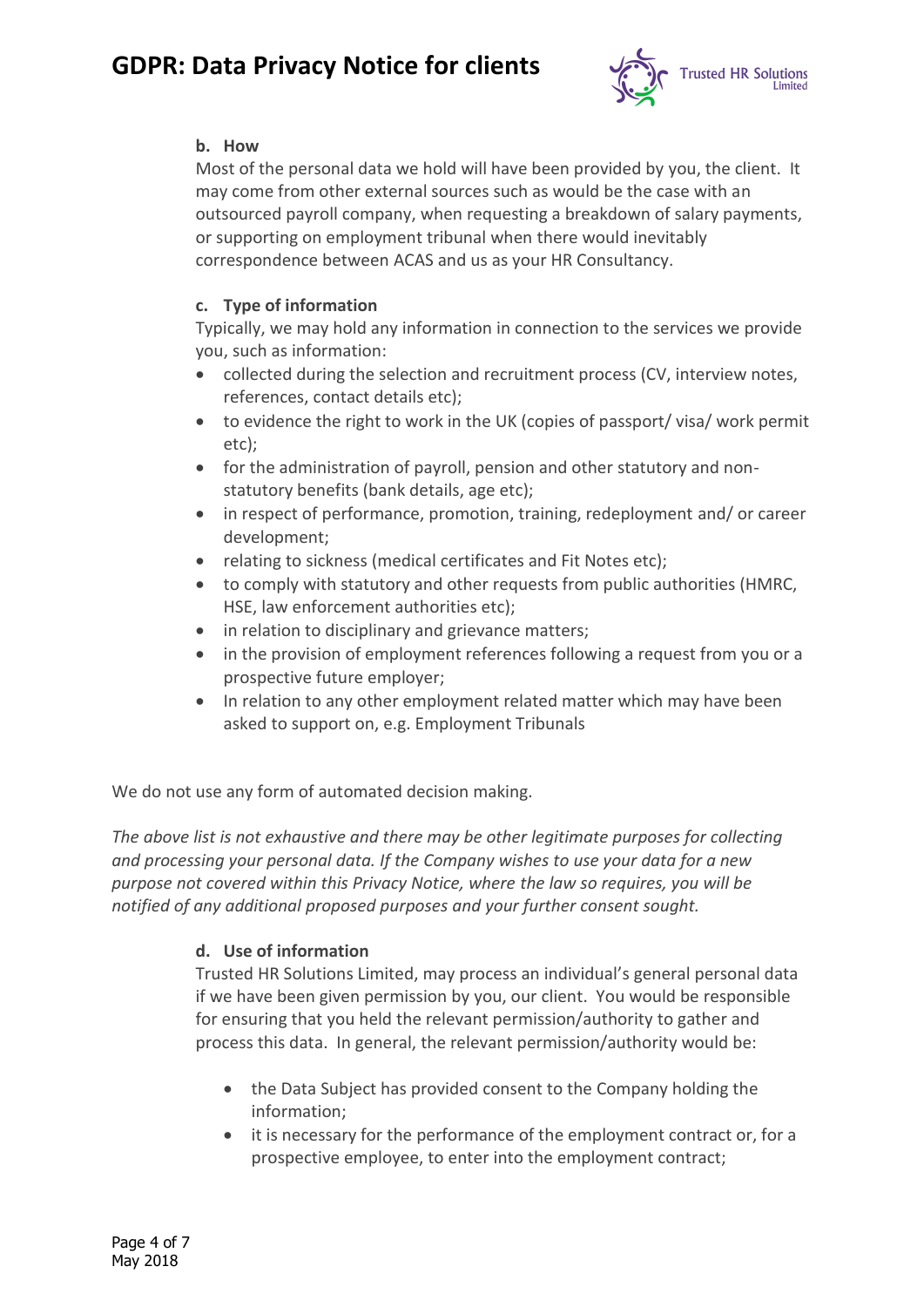

- it is necessary to ensure that the Company complies with its legal obligations (such as ensuring a Data Subject is lawfully permitted to work in the UK);
- it is necessary to protect the vital interests of the Data Subject or another person;
- it is necessary for the performance of a task carried out in the public interest or in the exercise of official authority vested in the Controller; or
- it is necessary for the legitimate interests of the Data Controller or a third party (except where such interests are overridden by the interests or fundamental rights or freedoms of the Data Subject).

Where data is covered by one of the above legal provisions, but also relate to Special Categories (see section 3 above), Trusted HR Solutions Limited, will again only process to fulfil the contract and you would be responsible for holding the relevant permission and authority. In this case it is likely to be if at least one of the following applies:

- With the *explicit* consent of the Data Subject (e.g. the employee gives their GP permission to share a specified medical report with the Company);
- Where it is necessary to process the data to comply with obligations under employment, social security or social protection law, or a collective agreement;
- Where it is necessary to process the data to protect the vital interests of a Data Subject or another individual where the Data Subject is physically or legally incapable of giving consent;
- Where processing is carried out by a not-for-profit body with a political, philosophical, religious or trade union aim provided that the processing relates only to members or former members (or those who have regular contact with it in connection with those purposes); and there is no disclosure to a third party without consent;
- Where processing relates to personal data manifestly made public by the Data Subject;
- Where processing is necessary for the establishment, exercise or defence of legal claims or where courts are acting in their judicial capacity;
- Where processing is necessary for reasons of substantial public interest based on EU or Member State law;

More information on lawful processing can be found on the [ICO website.](https://ico.org.uk/for-organisations/guide-to-the-general-data-protection-regulation-gdpr/lawful-basis-for-processing/)

## **6. Sharing your personal data**

Your personal data will be treated as strictly confidential, Trusted HR Solutions Limited, will only disclose information about their client or its employees to a third parties either when it is legally obliged to do so (e.g. law enforcement/ HMRC etc), or where it needs to do so to comply with its contractual obligations to you (e.g. for pension and payroll). Companynominated outsourced advisors include legal, health & safety, payroll, occupational health, human resources, recruitment, accountants and others as reasonably required.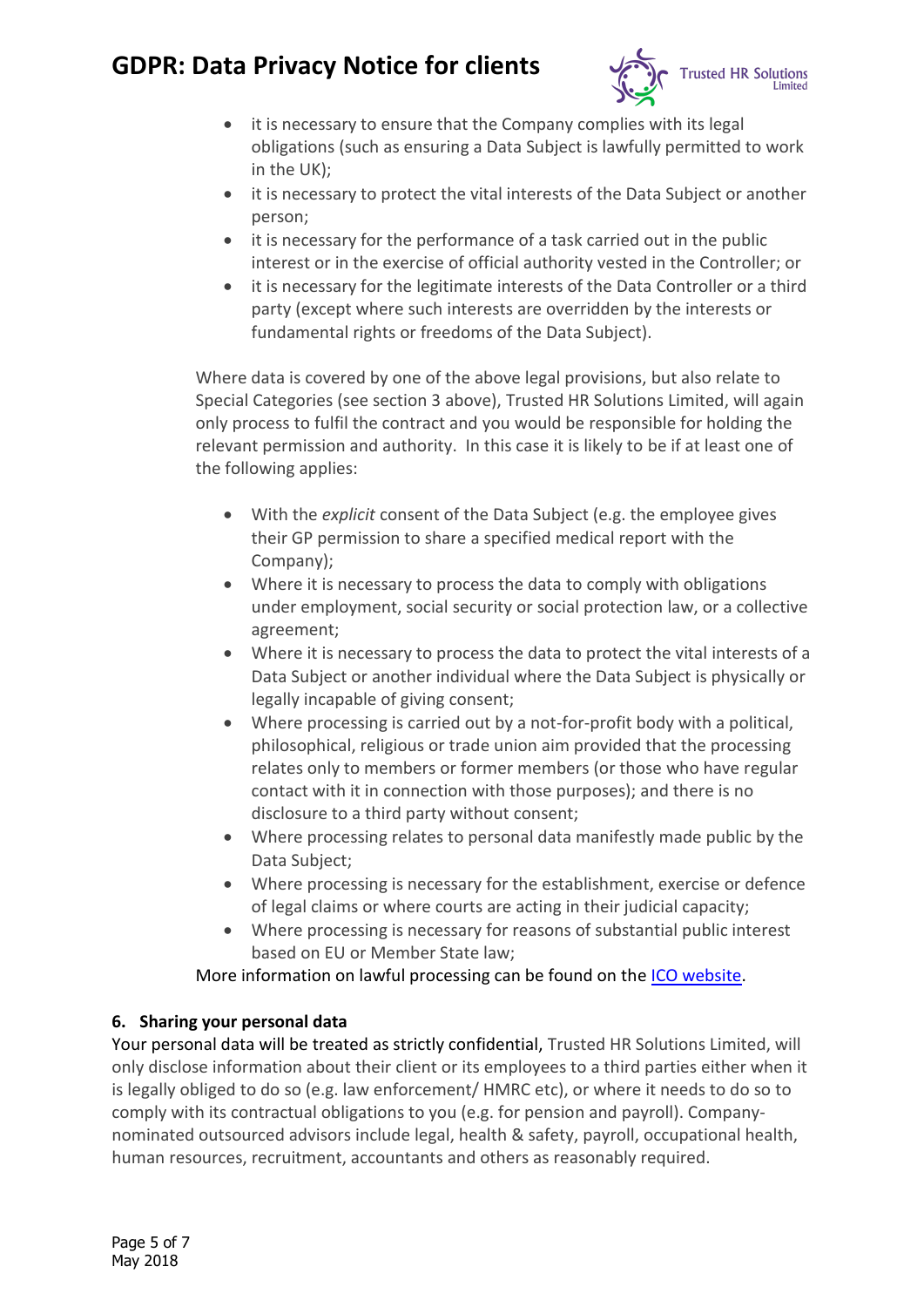

### **7. How long do we keep your personal data?**

We keep your personal data for no longer than reasonably necessary. In the case of any legal claims/complaints or for some clients potential safeguarding purposes, we may retain the documents for a longer period.

#### **8. Providing us with your personal data**

We do require personal data to fulfil our obligations under contract and to administer the contract. For example, we would require email addresses and postal address, to process an invoice for work completed, or to send terms of business.

### **9. Your rights and your personal data**

Unless subject to an exemption under the GDPR, you have the following rights with respect to your personal data:

- The right to request a copy of the personal data which we hold about you;
- The right to request that we correct any personal data if it is found to be inaccurate or out of date;
- The right to request your personal data is erased where it is no longer necessary to retain such data;
- The right to withdraw your consent to the processing at any time, where consent was your lawful basis for processing the data;
- The right to request that we provide you with your personal data and where possible, to transmit that data directly to another data controller, (known as the right to data portability), (where applicable i.e. where the processing is based on consent or is necessary for the performance of a contract with the data subject and where the data controller processes the data by automated means);
- The right, where there is a dispute in relation to the accuracy or processing of your personal data, to request a restriction is placed on further processing;
- The right to object to the processing of personal data, (where applicable i.e. where processing is based on legitimate interests (or the performance of a task in the public interest/exercise of official authority); direct marketing and processing for the purposes of scientific/historical research and statistics).

### **10. Transferring your Data Abroad.**

Trusted HR Solutions Limited, use several additional cloud-based services to help administer and execute client work. These are:

- Google Drive data is stored in the cloud and hosted in the USA and is GDPR compliant.
- FreshBooks (Accountancy Software) is a cloud based service. The service is hosted in Toronto and at places located in the continental USA and is GDPR compliant.

#### **11. Further processing**

If we wish to use your personal data for a new purpose, not covered by this Data Privacy Notice, then we will provide you with a new notice explaining this new use prior to commencing the processing and setting out the relevant purposes and processing conditions.